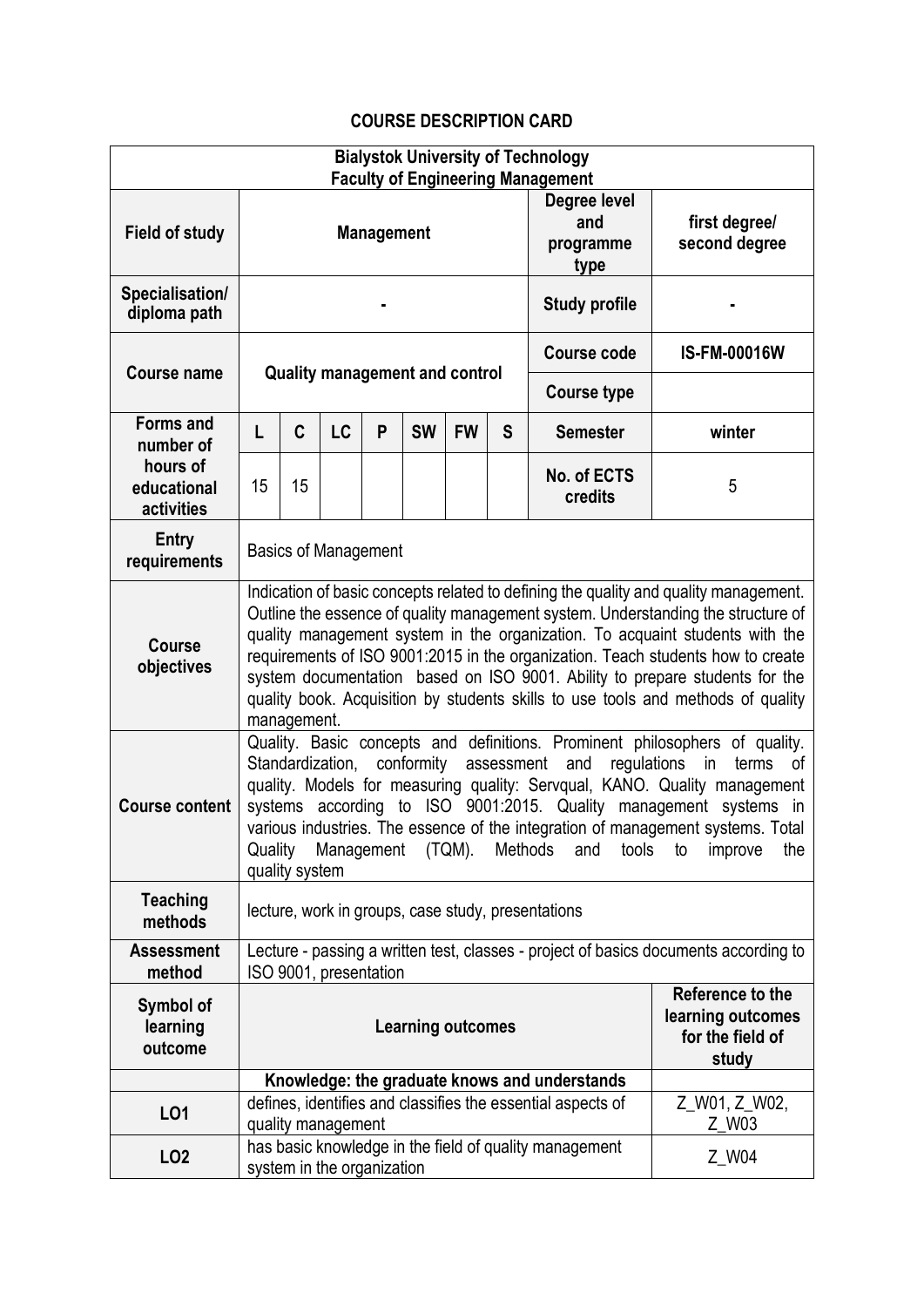|                                                                                     | Skills: the graduate is able to                                                                                                                                                                                                               |                                                                      |     |  |  |  |  |
|-------------------------------------------------------------------------------------|-----------------------------------------------------------------------------------------------------------------------------------------------------------------------------------------------------------------------------------------------|----------------------------------------------------------------------|-----|--|--|--|--|
| LO <sub>3</sub>                                                                     | identifies, analyzes and interprets basic problems related<br>to quality management in organization                                                                                                                                           | Z_U01, Z_U02,<br>Z_U03, Z_U05,<br>Z_U07, Z_U08,<br>Z_U09             |     |  |  |  |  |
| <b>LO4</b>                                                                          | is able to make a critical analysis of processes,<br>procedures and the instruction of quality management<br>system                                                                                                                           | Z_U15                                                                |     |  |  |  |  |
| LO <sub>5</sub>                                                                     | is able to solve the problems associated with quality<br>management using methods and tools of quality<br>management                                                                                                                          | Z_U15                                                                |     |  |  |  |  |
|                                                                                     | Social competence: the graduate is ready to                                                                                                                                                                                                   |                                                                      |     |  |  |  |  |
| LO <sub>6</sub>                                                                     | is applies standards and ethical principles                                                                                                                                                                                                   | Z K01                                                                |     |  |  |  |  |
| LO <sub>7</sub>                                                                     | is able to work in a team                                                                                                                                                                                                                     | Z_K02, Z_K03,<br>Z_K04                                               |     |  |  |  |  |
| Symbol of<br>learning<br>outcome                                                    | Methods of assessing the learning outcomes                                                                                                                                                                                                    | <b>Type of tuition</b><br>during which the<br>outcome is<br>assessed |     |  |  |  |  |
| <b>LO1</b>                                                                          | exam, test, the assessment of work during the classes                                                                                                                                                                                         |                                                                      | L,C |  |  |  |  |
| LO <sub>2</sub>                                                                     | exam, test, the assessment of work during the classes<br>-,C                                                                                                                                                                                  |                                                                      |     |  |  |  |  |
| LO <sub>3</sub>                                                                     | exam, test, the assessment of work during the classes                                                                                                                                                                                         | L.C                                                                  |     |  |  |  |  |
| LO <sub>4</sub>                                                                     | discussions, evaluation of work during the classes                                                                                                                                                                                            | C                                                                    |     |  |  |  |  |
| LO <sub>5</sub>                                                                     | the assessment of work during the classes                                                                                                                                                                                                     | $\overline{C}$                                                       |     |  |  |  |  |
| LO <sub>6</sub>                                                                     | the assessment of work during the classes                                                                                                                                                                                                     | $\overline{C}$                                                       |     |  |  |  |  |
| LO <sub>7</sub>                                                                     | the assessment of work during the classes                                                                                                                                                                                                     | $\overline{\text{C}}$                                                |     |  |  |  |  |
|                                                                                     | No. of hours                                                                                                                                                                                                                                  |                                                                      |     |  |  |  |  |
|                                                                                     | lecture attendance                                                                                                                                                                                                                            | $15 \times 1h = 15$                                                  |     |  |  |  |  |
|                                                                                     | participation in classes                                                                                                                                                                                                                      | $15 \times 1 h = 15$                                                 |     |  |  |  |  |
| <b>Calculation</b>                                                                  | preparation for classes                                                                                                                                                                                                                       | $15 \times 2 h = 30$                                                 |     |  |  |  |  |
|                                                                                     | Homeworks                                                                                                                                                                                                                                     | $15 \times 1 h = 15$                                                 |     |  |  |  |  |
|                                                                                     | participation in student-teacher sessions related to the<br>class                                                                                                                                                                             | 5h                                                                   |     |  |  |  |  |
|                                                                                     | preparation for the exam                                                                                                                                                                                                                      | 25h                                                                  |     |  |  |  |  |
|                                                                                     | preparation for the classes assessment                                                                                                                                                                                                        | 20 <sub>h</sub>                                                      |     |  |  |  |  |
|                                                                                     | <b>TOTAL:</b>                                                                                                                                                                                                                                 | 120                                                                  |     |  |  |  |  |
|                                                                                     | <b>HOURS</b>                                                                                                                                                                                                                                  | No. of<br><b>ECTS</b><br>credits                                     |     |  |  |  |  |
| <b>Student workload – activities that require direct teacher participation (15)</b> | 60h                                                                                                                                                                                                                                           | $\mathbf{2}$                                                         |     |  |  |  |  |
| <b>Student workload – practical activities (30 h+15 h= 45 h)</b>                    | 45h                                                                                                                                                                                                                                           | 1,5                                                                  |     |  |  |  |  |
| <b>Basic</b><br>references                                                          | 1. Bartoszczuk, P., Quality Management, Warsaw School of Economics, June<br>2015.<br>2. ISO 9001:2015. Quality Management System: requirements, ISO, Genewa<br>2015.<br>3. Mauch, P. D. Quality Management. Theory and application, CRC Pres, |                                                                      |     |  |  |  |  |